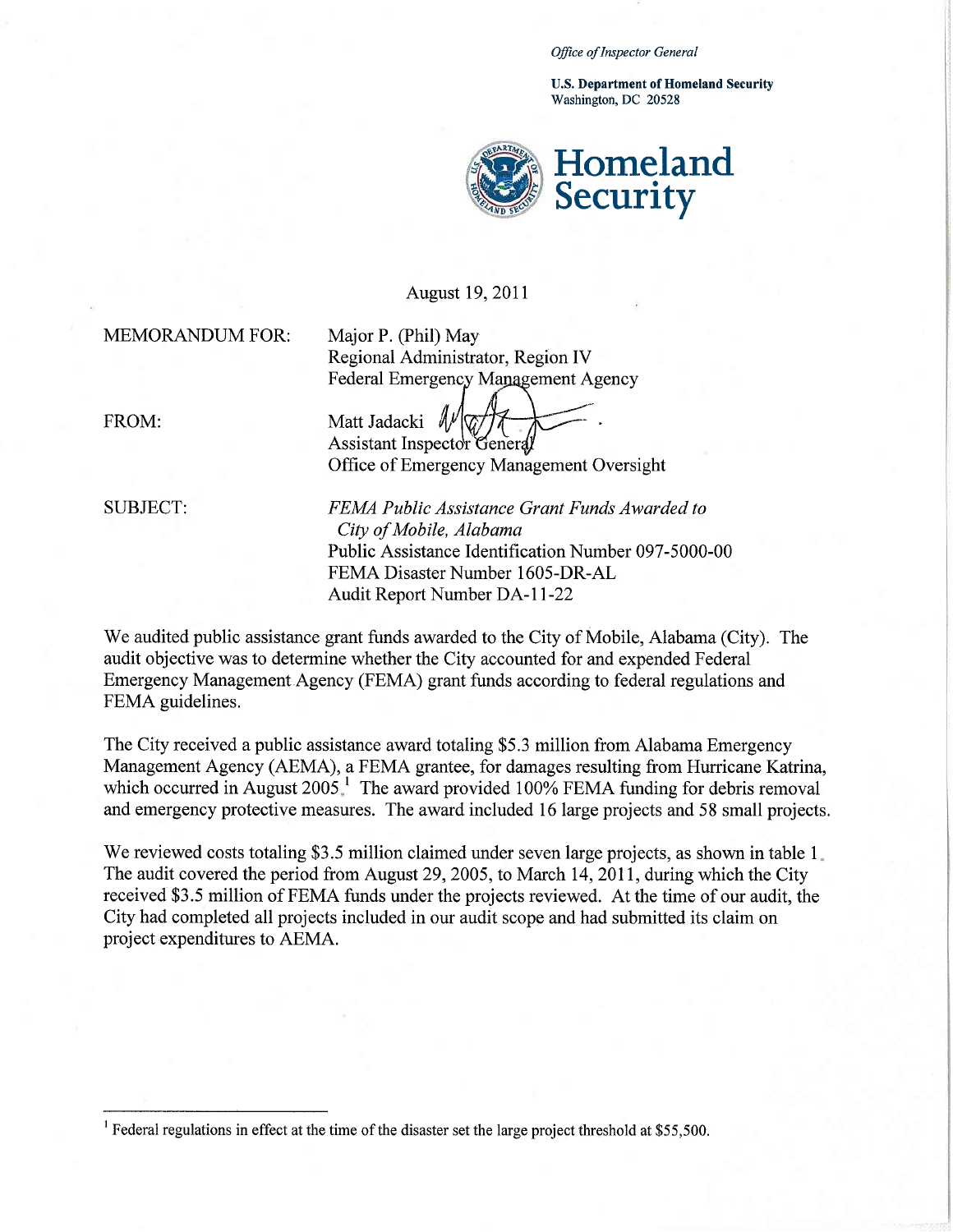| <b>Table 1: Schedule of Audited Projects</b> |               |               |
|----------------------------------------------|---------------|---------------|
| Project                                      | Amount        | Amount        |
| Number                                       | Awarded       | Claimed       |
| 1116                                         | 534,884<br>\$ | 534,884<br>\$ |
| 1246                                         | 244,608       | 244,608       |
| 1266                                         | 1,888,130     | 1,888,130     |
| 1563                                         | 250,000       | 250,000       |
| 1575                                         | 234,910       | 234,910       |
| 1685                                         | 195,324       | 195,324       |
| 1687                                         | 181,047       | 181,047       |
| Total                                        | \$3,528,903   | \$3,528,903   |

 We conducted this performance audit pursuant to the *Inspector General Act of 1978*, as require that we plan and perform the audit to obtain sufficient, appropriate evidence to provide a that the evidence obtained provides a reasonable basis for our findings and conclusions based upon our audit objective. We conducted this audit according to the statutes, regulations, and amended, and according to generally accepted government auditing standards. Those standards reasonable basis for our findings and conclusions based upon our audit objective. We believe FEMA policies and guidelines in effect at the time of the disaster.

We reviewed judgmentally selected samples of project costs (generally based on dollar value); interviewed City, AEMA, and FEMA personnel; reviewed the City's procurement policies and procedures; reviewed applicable federal regulations and FEMA guidelines; and performed other procedures considered necessary to accomplish our audit objective. We did not assess the adequacy of the City's internal controls applicable to its grant activities because it was not necessary to accomplish our objective. We did, however, gain an understanding of the City's method of accounting for disaster-related costs and its policies and procedures for administering the activities provided for under the FEMA award.

## **RESULTS OF AUDIT**

The City accounted for and expended FEMA funds according to federal regulations and FEMA guidelines.

## **DISCUSSION WITH MANAGEMENT**

 We discussed the audit results with City officials on May 12, 2011. We notified AEMA and requiring further action from FEMA, we consider this audit closed. Significant contributors to FEMA officials of the audit results on July 26, 2011. Because the audit did not identify issues this report were David Kimble, William Johnson, Ronald Cummings, and Calbert Flowers.

Consistent with our responsibility under the *Inspector General Act*, we are providing copies of our report to appropriate congressional committees with oversight and appropriation